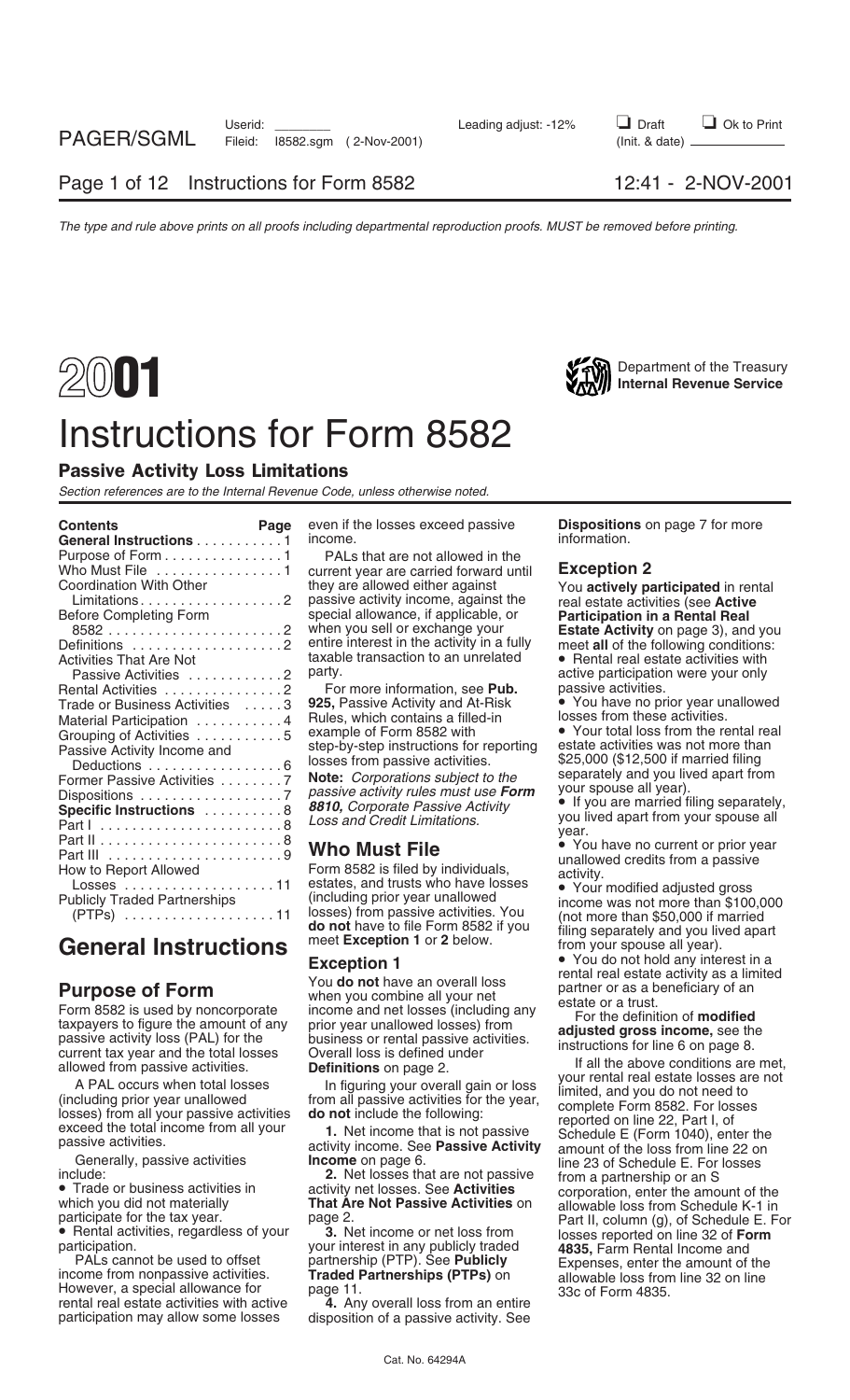Once a loss becomes allowable<br>
once a loss becomes allowable<br>
moder these other limitations, you<br>
moder these other limitations, you disallowed under the PAL limitations<br>
must determine whether the loss is<br>
disallowed unde

To find out if your activity is treated as you were a "real estate professional" unit that you also used as a home<br>The tax year. You were a real and the year for a number of da

- 
- 

and deductions from your activity, and the materially participated.<br>For purposes of this rule, each and securities. See Temporary

and losses on Form 8582, read the Schedule E (Form 1040). <br>instructions for Worksheets 1 and 2 lf vou are married filing jointly, one limitations other than the passive

losses from the disposition of assets **Note:** *If an activity qualifies for the* An activity is a rental activity if or an interest in the activity.<br> *exception described above in 2001*, tangible property (real or personal

If you do not qualify for Exception **Overall gain** means the excess of *but has a prior year unallowed* 1 or 2, you must complete Form the "net income" from the activity over *passive loss, the prior year unallowed* 8582. the prior year unallowed losses from *loss is treated as a loss from a former* the activity. *passive activity. See Former Passive*

**Coordination With Other Coordination With Other Coordination With Other** the prior year unallowed losses from the activity over the "net income" from gas well. Your working interest in an oil or the activity over the

**2. Any rental real estate activity is treated as** which you materially participated if applies if you rented out a dwelling<br>To find out if your activity is treated as you were a "real estate professional" unit that you al

your activity is a trade or business **a.** More than half of the personal or 10% of the number of days during activity (page 3).<br>services you performed in trades or the year that the home was rented at **• Rental Activities** if your activity is businesses were performed in real a fair rental.<br>
the renting of tangible property (on property trades or businesses in **5.** An activity of trading personal

this page). which you materially participated **and**<br>• Material Participation (page 4). b. You performed more than 750 • **Grouping of Activities** (page 5). hours of services in real property of this rule, personal property means To find out how to treat income trades or businesses in which you broperty that is actively traded, such that is actively traded, such as stocks, bonds, and other

For purposes of this rule, each<br>
• Passive Activity Income and interest in rental real estate is a • **Passive Activity Income and** interest in rental real estate is a Regulations section 1.469-1T(e)(6)<br>**Deductions, Former Passive** separate activity, unless you elect to for more details. separate activity, unless you elect to for more details.<br>treat all interests in rental real estate **Generally, income and losses from Activities,** and **Dispositions** (pages treat all interests in rental real estate Generally, income and losses from<br>6 and 7). as one activity. For details on making these activities are not entered on 6 and 7).<br>
For details on making these activities are not entered on To find out how to enter income this election, see the instructions for Form 8582. However, losses from

(page 8). spouse must separately meet both of rules. the above conditions, without taking **Definitions** into account services performed by

Except as otherwise indicated, the<br>following terms in these instructions<br>are defined as shown below.<br>**Net income** means the excess of<br>current year income over current year<br>deductions from the activity. This management, lea includes any current year gains or trade or business. Services you and the However, if you meet any of the losses from the disposition of assets performed as an employee are not five exceptions listed on page 3, the treate **Net loss** means the excess of property trade or business unless you a rental activity. See **Reporting**<br>current year deductions over current wore than 5% of the stock (or **lncome and Losses From the**<br>year income from the a

which you materially participated for **the tax year.**<br>Before Completing Form the tax year.<br>2. Any rental real estate activity in 280A(c)(5) applies. This section a passive activity, read:<br> **• Trade or Business Activities** if estate professional only if: but are that exceeds the **greater of** 14 days <br>
your activity is a trade or business **a.** More than half of the personal or 10% of services you performed in trades or the year that the home was rented at businesses were performed in real at a

the renting of tangible property (on property trades or businesses in **5.** An activity of trading personal this page).<br>
which you materially participated **and** property for the account of owners of interests in the activity. For purposes

If you are married filing jointly, one limitations other than the passive loss

**Rental Activities**<br>A rental activity is a passive activity

or an interest in the activity. *exception described above in 2001,* tangible property (real or personal) is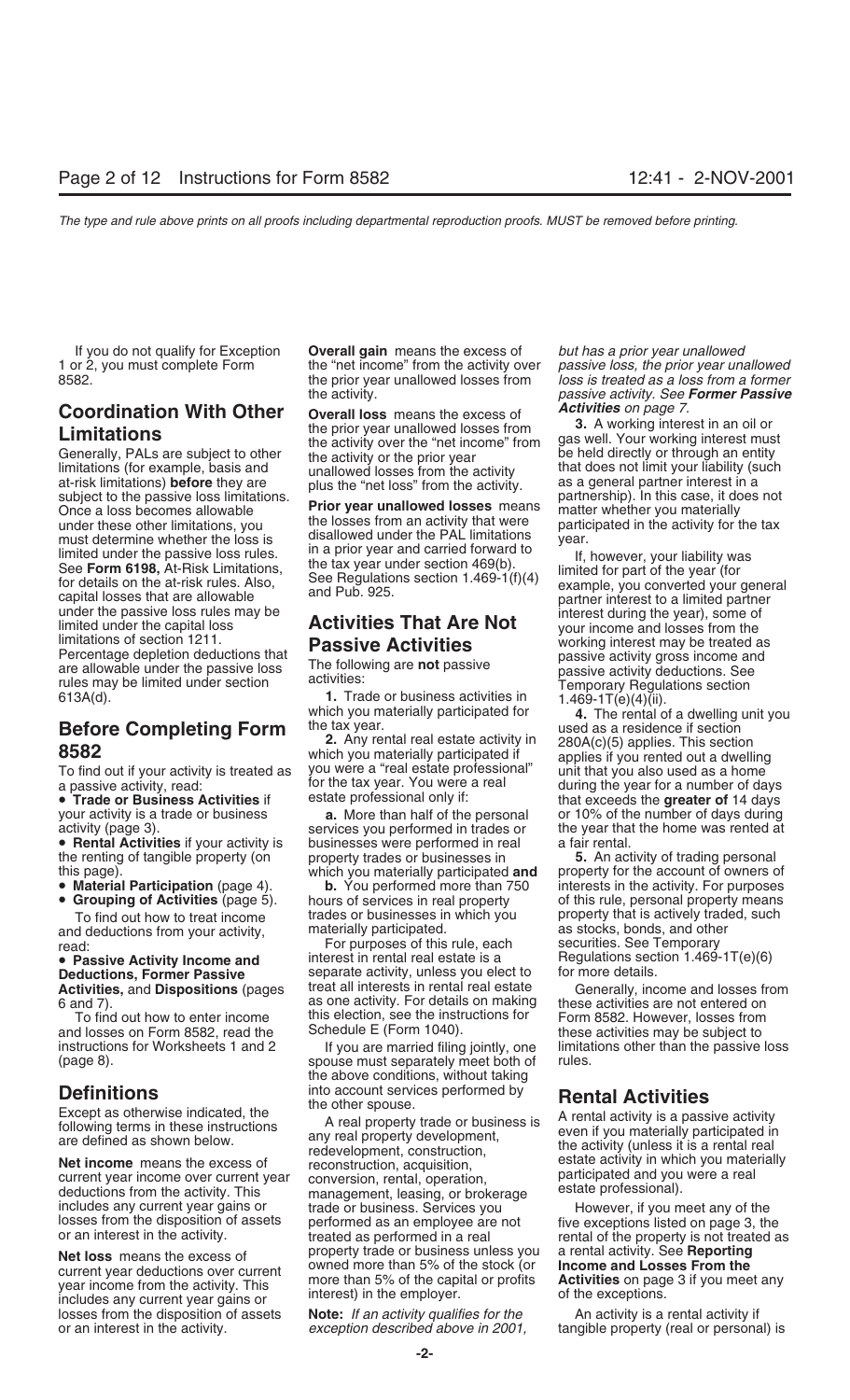used by customers or held for use by Unadjusted basis is the cost of the materially participate, enter the property. It does not matter whether The rental of property is incidental or business activity in which you **did**<br>the use is under a lease, a service to a trade or business activity if: materially participate, report any

contract, or some other arrangement.<br> **Exceptions**<br> **Exceptions**<br> **Exceptions**<br> **Exceptions**<br> **Exceptions**<br> **Exceptions**<br> **Exceptions**<br> **Exceptions**<br> **Exceptions**<br> **Exceptions**<br> **Exceptions**<br> **Exceptions**<br> **Exceptions**<br> **E** 

Significant personal services<br>include only services performed by<br>individuals. To determine if personal<br>services are significant, all relevant<br>facts and circumstances are taken<br>into consideration, including the<br>frequency of perform the services, and the value of Also, a partner's gross income **1.** Involves the conduct of a trade the services relative to the amount from a guaranteed payment under or business (within the meaning of charged for use of the property. section  $707(c)$  is not income from a section 162)

**services** were provided in making the whether the property used in the starting a trade or busines.<br>The starting a trade or businest provided in the partner's **1.** Involves research or rental property available for customer activity is provided in the partner's **3.** Involves research or<br>capacity as an owner of an interest in experimental expenditures deductible

Extraordinary personal services<br>
Extraordinary personal services<br>
are services provided in making<br>
the partnership is made on the basis<br>
of all the facts and circumstances.<br>
Trade or business activities are<br>
the partnershi

moting the property is to realize a<br>gain from its appreciation and the participated in the activity for the tax<br>of the smaller of the **unadjusted** year.<br>of the smaller of the **unadjusted** year.<br>of the smaller of the **unadj** 

customers and the gross income (or property without regard to income and losses from the activity expected gross income) from the depreciation deductions or any other on Worksheet 2. activity represents amounts paid (or basis adjustment described in section • If the activity meets any of the five

these class-by-class average periods<br>weighted by gross income. See the partnership, S corporation, or joint Worksheets 1 and 2 on page 8.<br>Regulations section 1.469-1(e)(3)(iii). venture.<br>Significant personal services

**2. Extraordinary personal** rental activity. The determination of **2.** Is conducted in anticipation of

The rental of property is incidental<br>to an activity of holding property for<br>investment if the main purpose of<br>holding the property is to realize a<br>holding the property is to realize a<br>tholding the property is to realize a<br>

to be paid) mainly for the use of the 1016. exceptions listed above and is a trade the use is under a lease, a service to a trade or business activity if: materially participate, report any<br>contract, or some other arrangement.

or business (within the meaning of

individuals and the customers' use of<br>
the property is incidental to their<br>
receipt of the services.<br> **3.** Rental of the property is<br>
incidental to a nonrental activity.<br> **3.** Rental of the property is<br>
incidental to a non

of the smaller of the **unadjusted** basis or the fair market value (FMV) • If the activity is a trade or business may be able to deduct from **basis** or the fair market value (FMV) • If the activity is a trade or business ma nonpassive income up to \$25,000 of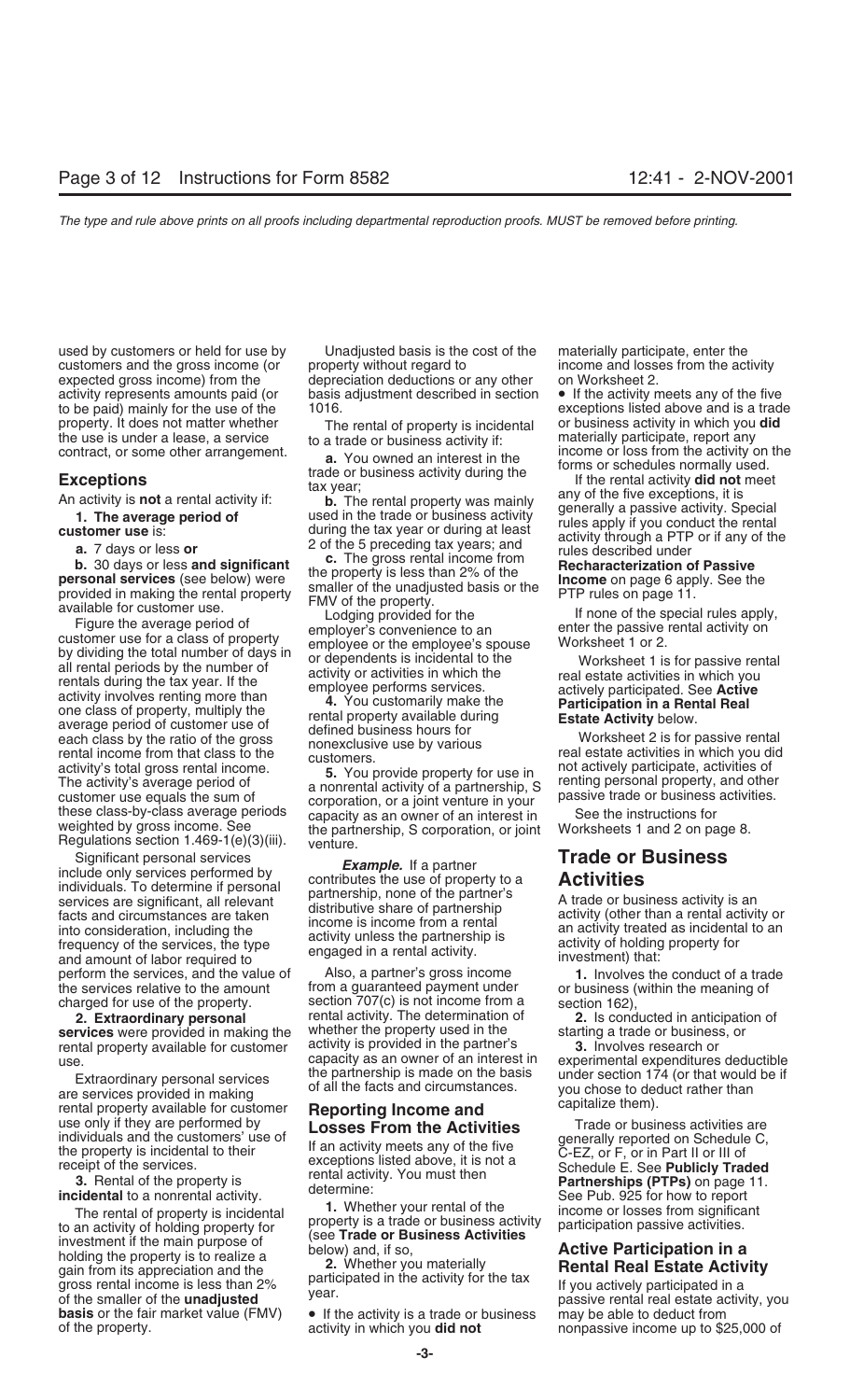A qualifying estate is the estate of  $(90\% + 0.00)$  if married filing separately), management or operations of the space of this test, a decoedent's death if the decoedent of the difference between  $(90\% + 0.00)$  and revi

participation is a less stringent your return) or you can attach your requirement than material your computation.

- 
- 

loss from the activity. This special **•** \$25,000 for single individuals and **Proof of participation.** You may allowance is an exception to the married individuals filing a joint return prove your participation in an activi married individuals filing a joint return general rule disallowing losses in for the tax year. by any reasonable means. You do

excess of income from passive • \$12,500 for married individuals not have to maintain

Only an individual, a **qualifying** If your modified adjusted gross the approximate number of hours<br>estate, or a qualified revocable income (defined on page 8) is seent performing the services dur **trust** that made an election to treat  $$100,000$  or less (\$50,000 or less if that period, based on appointment the trust as part of the decedent's married filing separately), your loss is books, calendars, or narrative the trust as part of the decedent's married filing separately), your loss is books, calendars, or narratively participate in a deductible up to the amount of the summaries. estate may actively participate in a deductible up to the amount of the summarial real estate activity. I imited maximum special allowance referred

activity. However, if you have a and your spouse file a joint return for<br>You are not considered to actively passive rental real estate activity with the tax year.<br>The tax year. participate in a rental real estate a commercial revitalization deduction,<br>activity if at any time during the tax see section 469(i) for special rules in<br>year your interest (including your computing the \$25,000 allowance.<br> you was you interest the activity was spouse's interest) in the activity was you can either use the 2002 version in an activity if you satisfy at least one less than 10% (by value) of all of Form 8582 to compute total loss interests in the activity. Active allowed (if it is available when you file **1.** You participated in the activity. Active and allowed (if it is available when you file **1.** You participated in the activity of vour return)

You may be treated as actively<br>
participating if, for example, you<br>
listed below, participation denerally<br>
participation in colled some work done in comection<br>
participated in making management<br>
with an activity if you own

• Approving capital or repair<br>
• One of your main reasons for doing **participation activity** for the tax<br>
• Other similar decisions.<br>
• Other similar decisions.<br>
The **maximum special allowance** the activity under the passi the activity under the passive activity during the year for more than 500 is: hours. hours. The main of the main of the main of the main of the main of the main of the main of the main

activities. who file separate returns for the tax contemporaneous daily time reports, The special allowance is not<br>available if you were married, are<br>filing a separate return for the year,<br>and lived with your spouses at all times during the tax<br>and lived with your spouse at any<br>time during the year.<br>time du spent performing the services during<br>that period, based on appointment

Frental real estate activity. Limited maximum special allowance referred<br>partners may not actively participate to in the preceding paragraph.<br>unless future regulations provide an investor is more than \$100,000<br>exception.<br>a

requirement than material own computation. **2.** Your participation in the activity participation (see **Material dependent in the Septian** for the tax year was substantially all<br>**Participation** on this page). **Material Participation** of the participation in the activity of all **Participation** on this page). **Material Participation** of the participation in the activity of all **Material Participation** of the participation in the activity of all **For the material participation** tests individuals (i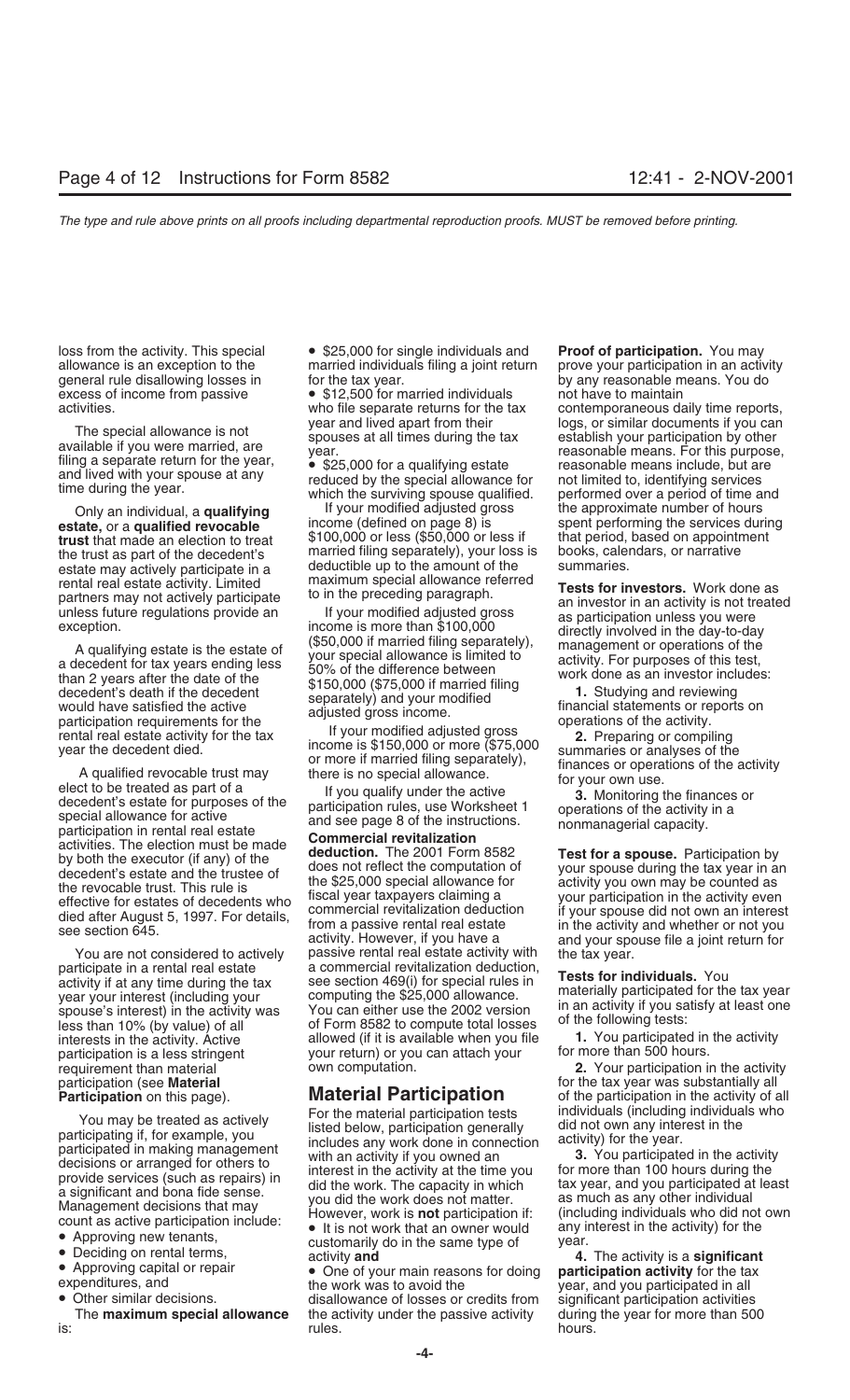is any trade or business activity in which you participated for more than<br>
100 hours during the year and in<br>
which you did not materially<br>
participation tests (other than this<br>
treated as income or loss from the<br>
trated as income or loss from the<br>
participati

preceding tax years.<br>
activity would meet the estate tax<br>
activity would meet the estate tax<br>
activity is a personal service<br>
activity is a personal service<br>
activity is a personal service<br>
activity is a personal service<br>

hours during the tax year than you whether activities make up an<br>spent performing services in the appropriate economic unit are: spent performing services in the appropriate economic unit are: entrepreneur (as defined in section management of the activity  $\qquad \qquad 1$ . Similarities and differences in  $\qquad \qquad 464(e)(2)$  if that other activity management of the activity **1.** Similarities and differences in 464(e)(2)) if that other activity<br>(regardless of whether the individual types of trades or businesses, en engages in holding, producing, or (regardless of whether the individual types of trades or businesses, engages in holding, producing, or<br>was compensated for the **2.** The extent of common control distributing motion picture films or was compensated for the **2.** The extent of common control, management services). **2.** The extent of common management services). **3.** The extent of common videotapes; farming; leasing section

**1.** If you were a limited partner in an **5.** Rel activities. activity, you generally did not

material participation tests, you are there may be more than one group those activities with:<br>not treated as a limited partner if you reasonable method for grouping your  $\bullet$  Each other. not treated as a limited partner if you reasonable method for grouping your  $\bullet$  also were a general partner in the activities. For instance, the following  $\bullet$ partnership at all times during the groupings may or may not be partner or shareholder, or partnership's tax year ending with or permissible: • • • • • • • Activities conducted through other within your tax year (or, if shorter,  $\bullet \bullet$  A single activity,  $\bullet \bullet$  partnerships and corporations. within your tax year (or, if shorter,  $\bullet$  A single activity,  $\rho$  and partnerships and corporations.<br>
during the portion of the partnership's  $\bullet$  A movie theater activity and a a compartner or shareholder may not during the portion of the partnership's tax year in which you directly or

A significant participation activity indirectly owned your limited partner • A Baltimore activity and a have traded partner interest).

Fourth test).<br>
S. You materially participated in<br>
the activity for any 5 (whether or not<br>
consecutive) of the 10 immediately<br>
preceding tax years.<br> **Special rules for certain retired or**<br> **Special rules for certain retired** service activity in which you<br>materially participated for any 3<br>(whether or not consecutive) activity if the real property used in the limitations.

**a.** Any person (except you) rules. Whether activities make up an provided in connection with the real represention with the real represented compensation for performing appropriate economic unit depends appropriate or vic received compensation for performing appropriate economic unit depends property or vice versa).<br>services in the management of the on all the relevant facts and **3.** Any activity with a services in the management of the on all the relevant facts and **3.** Any activity with another activity<br>activity or circumstances. The factors given the in a different type of business and in circumstances. The factors given the in a different type of business and in greatest weight in determining sum which you hold an interest as a **b.** Any individual spent more greatest weight in determining which you hold an interest as a<br>urs during the tax year than you whether activities make up an limited partner or as a limited

**Special rules for limited partners. 4.** Geographical location, and exploiting oil and gas resources or annough-<br>If you were a limited partner in an **5.** Reliance between or among the geothermal deposits.

You did materially participate in the **Example.** You have a significant **partnerships, S corporations, and** activity, however, if you met material ownership interest in a bakery and a **C corporations subject to section** pa However, for purposes of the relevant facts and circumstances, shareholder may use these rules to

- 
- 

ownership,<br>**4.** Geographical location, and exploiting oil and gas resources or

### materially participate in the activity.<br>
You **did** materially participate in the **Example.** You have a significant **partnerships, S corporations, and** You did materially participate in the

• Activities conducted directly by the

bakery activity, the which you direct as separate activities those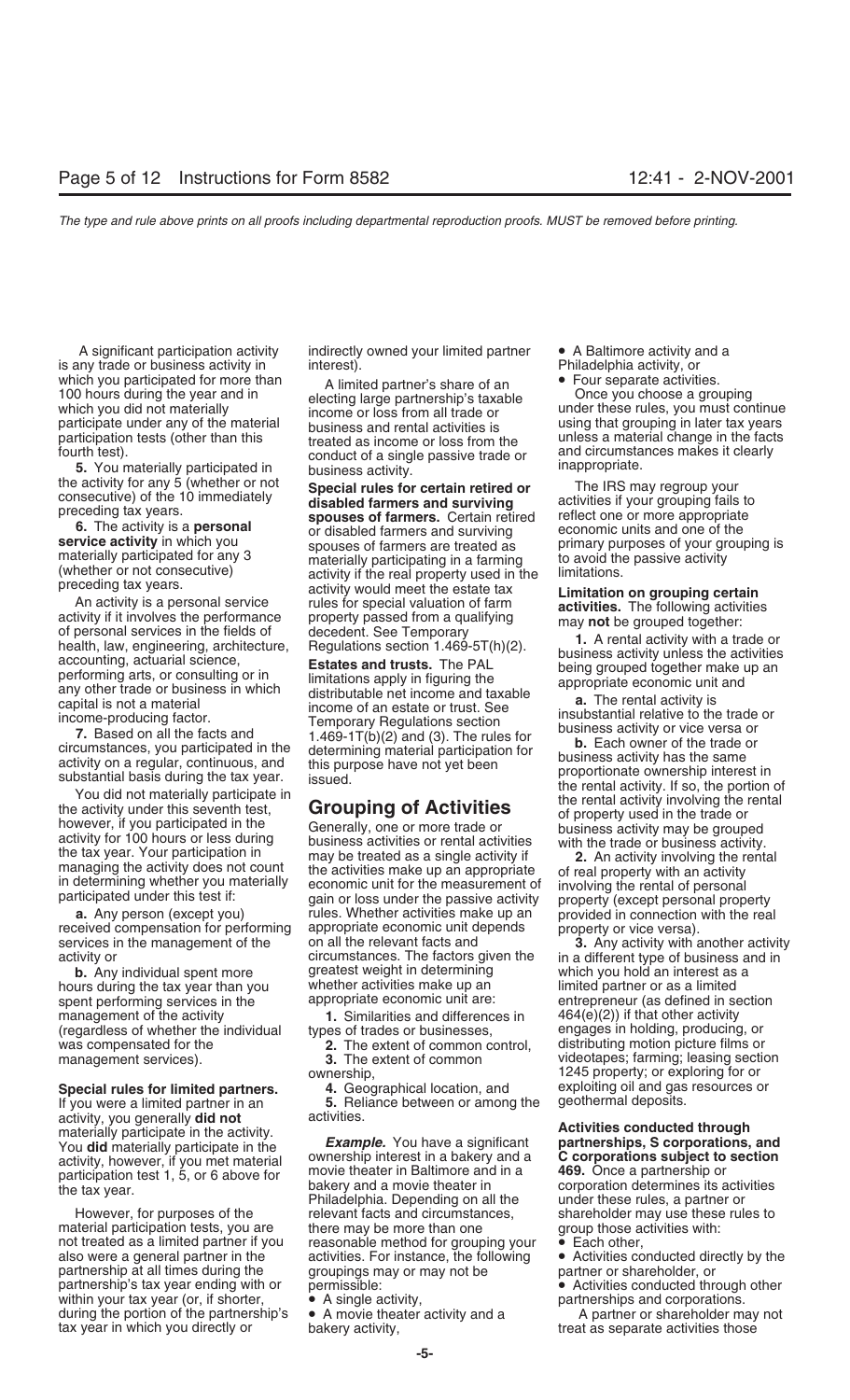activity through a partnership or an S section 1.469-2T(c)(4).<br> **Exercise 1.469-2T(c)(4).** • **Property if less than 30%**<br> **Corporation** the partnership or S • Income from positive section 481 of the unadjusted basis of the exporation, the partnership or S<br>
corporation will generally provide you adjustments allocated to activities property is subject to depreciation.<br>
with the net income or net loss from other than passive activities. See Pas with the net income or net loss from other than passive activities. See • Passive the passive activity. If, however, the Temporary Regulations section activities. the passive activity. If, however, the Temporary Regulations section<br>partnership or S corporation must  $1.469-2T(c)(5)$ .<br>state an item of gross income or  $\bullet$  Income or gain from investments of development activity.

**ENTION** record of any prior year

To figure your overall gain or loss<br>from all passive activities or any<br>passive activity, take into account<br>only passive activity income. Do not<br>example the state, local, and foreign income tax losses from a disposition of

described in Temporary Regulations loss deduction if the deduction for the section 1.469-2T(c)(2) and loss was not treated as a passive include the following:<br>
Regulations section 1.469-2(c)(2)) activity deduction. <br>
gain

activities grouped together by the • Income from an activity that is not a **Recharacterization of**

income and passive activity be the social security and other retirement<br>deductions from the activity to figure social security and other retirement<br>the amount to enter on Form 8582 benefits, and payments from recharacteriz the amount to enter on Form 8582 benefits, and payments from recharacterization rules.<br>partnerships to partners for personal  $\bullet$  Significant participation and the worksheets. partnerships to partners for personal • Significant participation passive<br>If you own an interest in a passive services. See Temporary Regulations activities defined on page 4.<br>Rental of property if less

deduction separately to you, and the<br>
artienting capital. The mission of the set of property of a nonpassive<br>
activity gross income or a passive<br>
activity deduction is passive<br>
activity deduction (respectively),<br>
interest

income from passive activities, theft loss included in income as treatment of losses upon disposition<br>including (with certain exceptions recovery of all or part of a prior year of your entire interest in an activity. including (with certain exceptions recovery of all or part of a prior year of your entire interest in an activity.<br>described in Temporary Regulations loss deduction if the deduction for the passive activity deductions **do** 

Passive activity income **does not** Regulations section 1.163-8T to interest expense properly allocable<br>include the following: passive activities. expense properly allocable<br>under Temporary Regulations section

partnership or corporation.<br> **Passive Activity Income**<br> **Passive Activity Income**<br> **Passive Activity Income**<br> **Passive Activity Income**<br> **Conditions**<br> **Conditions**<br> **Conditions**<br> **Conditions**<br> **Conditions**<br> **Conditions**<br>

- 
- 
- 
- 
- 
- 

Grandflowed losses from the passive activities of the partnership or S<br>
activities of the partnership or S<br>
activities of the partnership or S<br>
corporation. If you had prior year<br>
creation of the property.<br>
anallowed losse

Passive activity income includes all • Any reimbursement of a casualty or **Dispositions** on page 7 for the

under Temporary Regulations section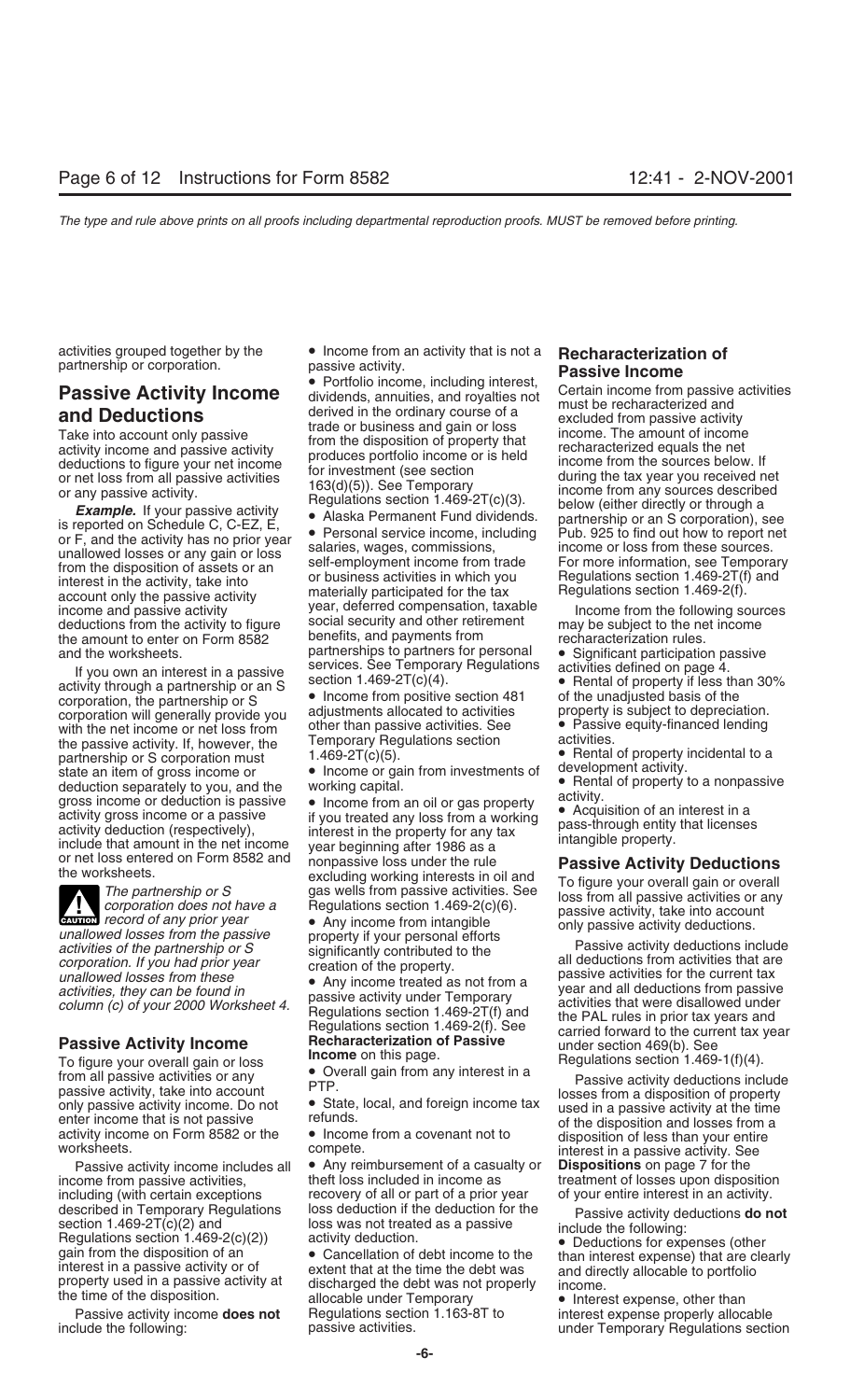expense are not passive activity<br>deductions). **Example 20 in the activity deductions** because the deductions of the activity. All losses

A former passive activity is any **FORM 4797**<br>activity that was a passive activity in a If you completely dispose of your (c). year unallowed loss from a former interest interest income or loss and<br>passive activity is allowed to the interestion year unallowed losses from the

**If current year net income from**<br> **Schedule E prior year unallowed loss**<br> **Schedule E prior year unallowed loss<br>
<b>Schedule E prior year unallowed loss**<br> **Schedule E prior year unallowed loss<br>
of \$1,115.<br>
<b>Schedule E prior** year net income from the activity on the provide and the activity on the activity on the gain or loss.<br>Form 8582 and the applicable gain or loss.<br>Form a 8582.

1.163-8T to passive activities (for To report a disposition of a former If you have an overall loss when example, qualified home mortgage passive activity, follow the rules under you combine the income and losses, interest and capitalized interest **Dispositions** below. do not use the worksheets or Form

• Net negative section 481 **PAL rules by multiplying your overall** and the ported on Form 4797, editions allocated to activities loss (which **does not** include losses Part I, and \$8,225 is ordinary other than passive activ

as having disposed of an entire activity.<br>
• The deduction allowed under as having disposed of an entire Because you had other passive<br>
section 164(f) for one-half of interest in an activity of a PTP until activities repor section 164(f) for one-half of interest in an activity of a PTP until activities reportable on Form 8582,<br>self-employment taxes. There is an entire disposition of the you make the following entries on there is an entire disposition of the partner's interest in the PTP.

# **Activities**<br>A former passive activity is any **Disposition on Schedule D or** column (b), and the prior year<br>**A former passive activity is any Form 4797 Conserved and the prior year**

prior tax year but is not a passive entire interest in a passive activity or *Example 2. Activity with* activity in the current tax year. A prior a former passive activity, you may *overall loss.* You sell your entire extent of current year income from eactivity. All the net income and losses gain of \$2,000. You have a current the activity. <br>schedules normally used. We are Schedule E loss of \$3,330 and a<br>Schedule E prior year unallowed loss

worksheets.<br>If you have an overall gain from a 8582.<br>If oursel uses not income from passive activity and you have other You enter the net loss plus the

current year loss) on Form 8582 and losses on the worksheets or Form of less than an entire interest in an cha<br>the applicable worksheets. The new state of the new states of the new states of the new the applicable worksheets.  $\frac{8582.}{2}$  8582.

deductions). **DISPOSITIONS** (including prior year unallowed<br>• Losses from dispositions of **Disposition of an Entire** losses) are allowed in full. Report the property that produce portfolio property that produce portfolio **Disposition of an Entire** income and losses on the forms and income or property held for **interest interest** 

income or property held for<br>
in the column of the state, local, and foreign income<br>
the state, local, and foreign income<br>
that in a passive activity or a former<br>
that may be disallowed under section<br>
that may be disallowed

• Deductions and losses that would<br>have been allowed for tax years we method to report this kind of<br>beginning before 1987, but for basis disposition, figure the loss for the<br>or at-risk limitations.<br>or at-risk limitations.<br> differ than passive activities. See<br>
Temporary Regulations section<br>
Temporary Regulations section<br>
1.469-2T(d)(7).<br>
■ Deductions for losses from fire,<br>
storm, shipwreck, or other casualty or<br>
the current year see of \$15,4

Worksheet 1. You enter the \$15,525 **Former Passive The Reporting an Entire** The disposition in column (a), **Former Passive Reporting an Entire** the current year loss of \$2,800 in

was your only passive activity for a

If current year net income from<br>the activity is more than or equal<br>to the prior year unallowed loss<br>trom the activity, report the income<br>and loss on the form sand schedules<br>and loss on the forms and schedules<br>and loss on t

year unallowed loss (but not the and do not include the income or Gains and losses from the disposition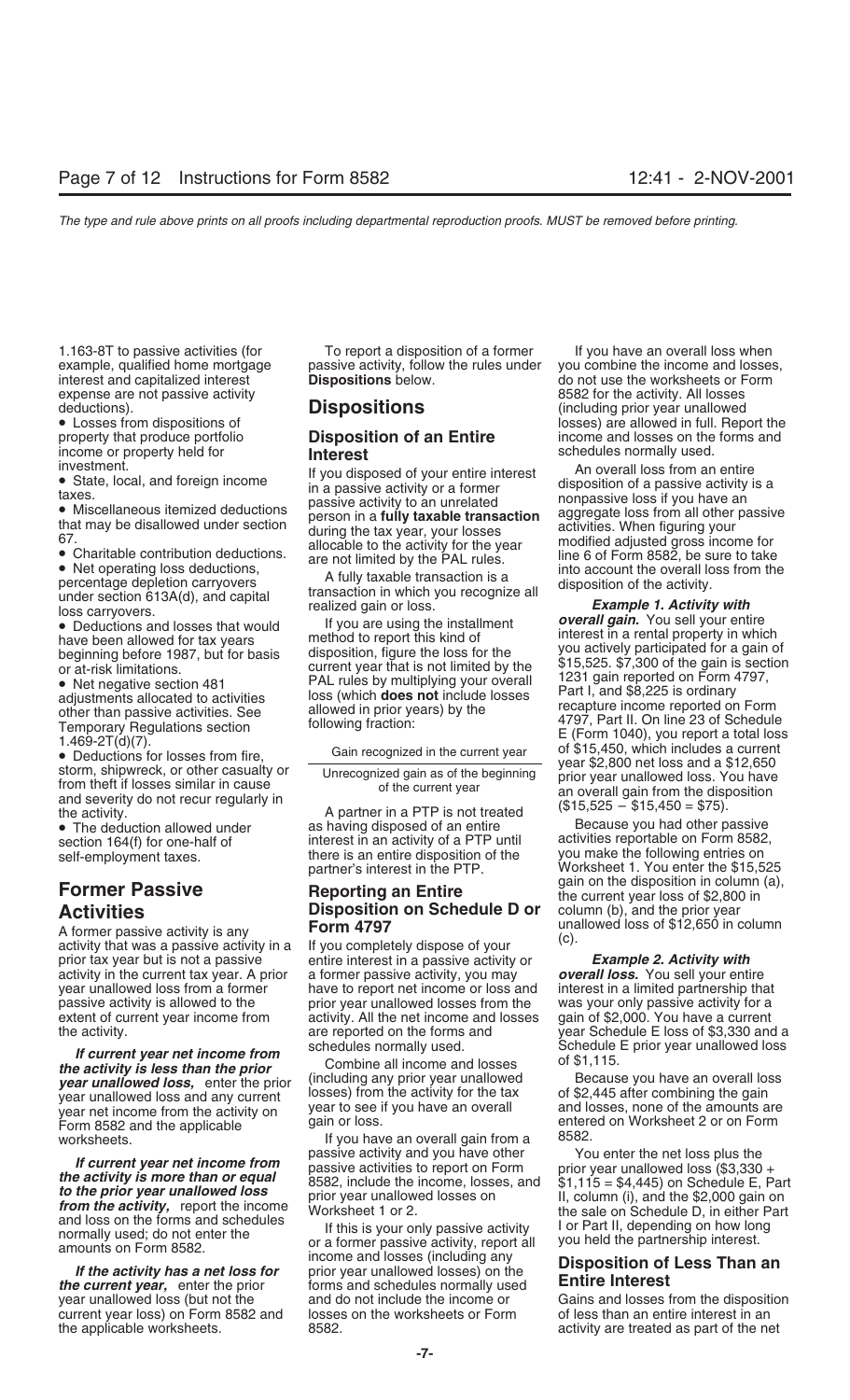a Form 4797 gain of \$2,000. You 2 on line 2c of Form 8582. **Note:** *A disposition of less than* enter \$7,000 in column (a). **Columns (d) and (e).** Combine *substantially all of an entire interest*

1. The prior year unallowed<br>losses, if any, allocable to the part of the net amounts separately in<br>the activity disposed of and columns (a) and (b) of Worksheet 1.<br>the activity disposed of and columns (a) and (b) of Worksh

**Activity Loss (PAL)** 2000 Form 8582. Enter the total of participation.<br>
Use Part I to combine the net income 1 on line 1c of Form 8582.<br>
and net loss from all passive activities columns (d) and (e). Combine and net loss f

activities that do not qualify for the allowance. They must enter zero on *unallowed loss in column (c) of* activities that do not qualify for the allowance. They must enter zero on *unallowed loss in column (c) of* specia Worksheet 1 **unless** you actively<br>
Worksheet 1 **unless** you actively<br>
participated in the activity in **both** the **3.** Rental activities other than<br>
year the loss arose **and** the current rental real estate activities.<br> **Lin** 



**ENTION** with their spouses at any time

**Column (a).** Enter the current year **Column (c).** Enter the unallowed • The deduction allowed under net income from each activity. Enter losses for the prior years for each section 219 for contributions to

income or net loss from the activity *Example.* A Schedule C activity 2000 Form 8582. Enter the total of

*does not trigger the allowance of* **Column (b).** Enter the current year income and losses in columns (a) discussed to the columns of the current year income and losses in columns (a) negativity and containing prior vear u prior year unallowed losses.<br>Diangelitan af explorations of a solution of the any prior year unallowed losses in either enter the overall gain for the

**2.** The net income or loss for the *Example.* A Schedule E rental **Part II — Special** year of disposition allocable to the activity has current year income of part of the activity disposed of. \$1,000 on line 22 of Sched \$1,000 on line 22 of Schedule E and<br>a current year Form 4797 loss of a current year Form 4797 loss of **Real Estate With Active**<br>\$4,500. You enter \$1,000 in column<br>(a) and (\$4,500) in column (b). **Participation** 

(a) and (\$4,500) in column (b). **Participation**<br> **Specific Instructions Column (c).** Enter the prior year Use Part II to figure the maximum<br>
unallowed losses for each activity. amount of rental loss allowed if you unallowed losses for each activity. amount of rental loss allowed if you<br>You find these amounts on have a net loss from a rental real **Part I — 2001 Passive** Worksheet 4, column (c), of your estate activity **Activity I oss (DAI)** 2000 Form 8582. Enter the total of participation.

Note: See Pub. 925 for examples<br>
Note: See Pub. 925 for examples<br>
showing how to complete the<br>
worksheets.<br>
Worksheet 1<br>
Worksheet 1<br>
Cel. Do not enter the overall gain for the<br>
worksheets.<br>
Worksheet 1<br>
Cel. Do not enter

Fracticipate in both years, enter the<br>prior year unallowed loss in column (a). Enter the current year amounts used to figure adjusted<br>prior year unallowed loss in column<br>(c) of Worksheet 2.<br>(c) of Worksheet 2.<br>Married ind

during the tax year do not qualify<br>
under the active participation rule and<br>
must use Worksheet 2 instead of<br>
Worksheet 1.<br>
Worksheet 2 instead of<br>
total of column (b) on line 2b of Form<br>
8582. (See the example in the<br>
wor

Worksheet 4, column  $(c)$ , of your plans;

for the current year. has current year profit of \$5,000 and column (c) from your 2001 Worksheet

**Disposition of substantially all of**<br> **any** prior year unallowed losses in<br> **an activity.** You may treat the<br>
disposition of substantially all of an<br>
disposition of substantially all of an<br>
disposition of substantially al

have a net loss from a rental real<br>estate activity with active

income or loss from those activities in<br>
Worksheet 2<br>
enter on lines 1a through 1c of Form<br>
8582. Use Worksheet 2 to figure the<br>
8582. Use Worksheet 2 to figure the<br>
8582. Use Worksheet 2 to figure the<br>
8582. Use Worksheet **Note:** *Do not enter a prior year* **2.** Passive rental real estate year are **not** eligible for the special **2.** Passive rental real estate year are **not** eligible for the special activities that do not qualify for the all

section 219 for contributions to IRAs the total of column (a) on line 1a of activity. You find these amounts on and certain other qualified retirement<br>Form 8582. **Worksheet 4, column (c), of your** plans;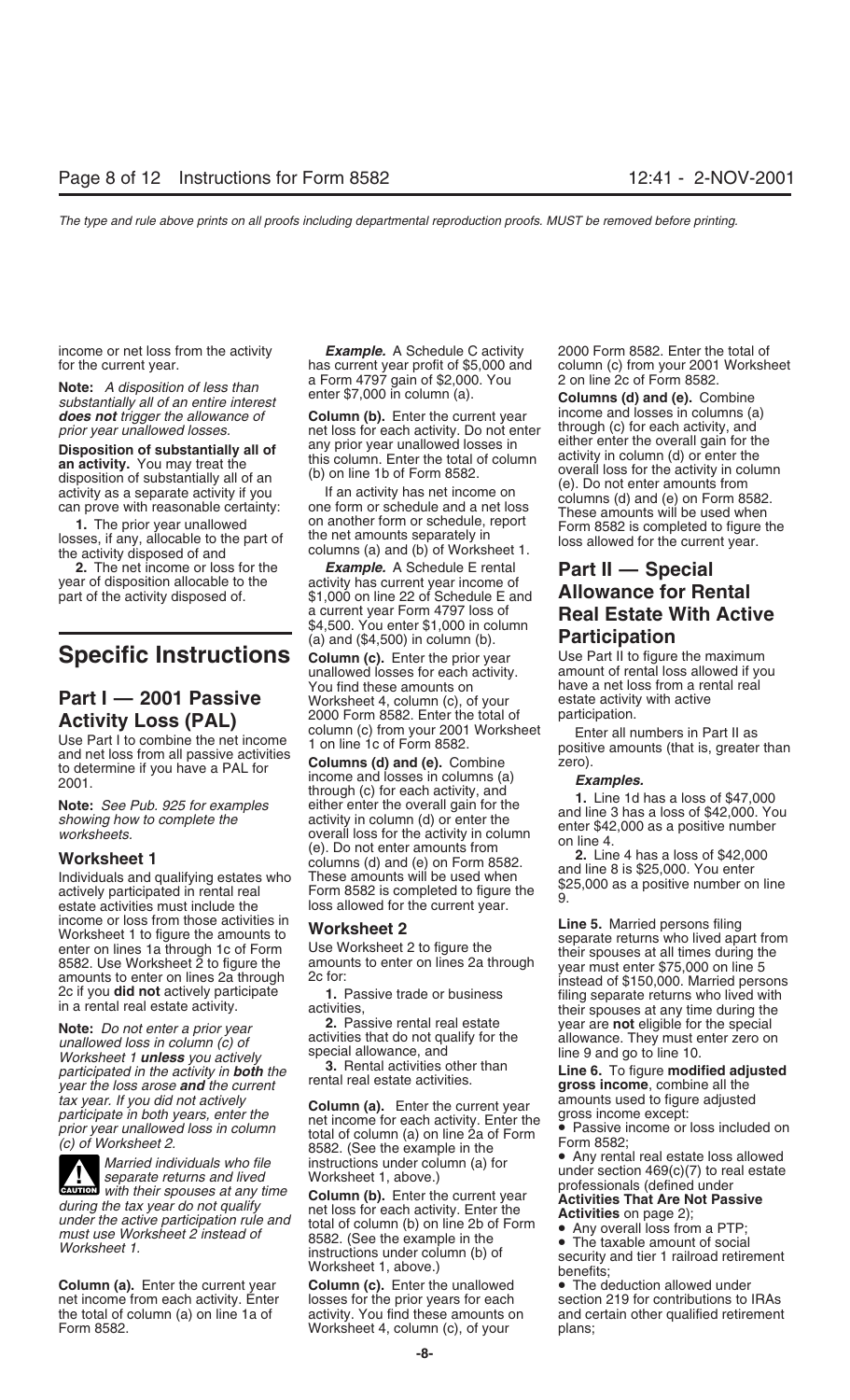section  $164(f)$  for one-half of

**Example:** 1001 adjusted gross long-term losses and section 1202<br>income on line 33 of Form 1040 is gain on the sale of qualified small \$92,000, and you have taxable social gain on the sale of qualified small Worksheet 3). Also enter the losses,<br>security benefits of \$5,500 on line business stock. See the instructions if any, from column (e) of Worksheet<br>2 20b. Your modified adjusted gross<br>income is \$86,500 (\$92,000 – details, including the definitions of

\$12,500 on line 8 if you are married<br>
filing a separate return and you and<br>
you entered an amount on line 9 of<br>
your spouse lived apart at all times<br>
during the year. Married persons filing activities with an overall loss separate returns who lived with their column (e) of Worksheet 1. computation:<br>spouses at any time during the year  $\text{Column}(\Omega)$ . Enter the everal less spouses at any time during the year<br>are not eligible for the special from column (e) of Worksheet 1 for<br>allowance. They must enter zero on each activity.<br>Ine 9 and go to line 10.<br>**Column (b)**. Divide each of the **c.** Subtr

**Line 11.** Use the worksheets on column (b) by the amount on line 9 of Worksheet 6 instead of Worksheet 5<br>
Form 8582 and the following column (c). The total of column (c) and enter the results in for that activity.<br>
instru

Worksheets 1 and 2, columns (d) and columns (a), (b), and (c) or<br>
(e), show whether an activity had an Worksheet 1 on the proper forms and<br>
schedules. overall gain or loss. If you have schedules.<br>
activities that show overall gain in The losses in Worksheet 1 are Use Worksheet 5 for any activity activities that show overall gain in column (d) of Worksheet 1 or 2, allowed in full and are not carried listed in Worksheet 4 if all the loss<br>
report all the income and losses listed over to Worksheet 4. Complete from that activity is reported on one report all the income and losses listed over to Worksheet 4. Complete from that activity is reported on one in columns (a), (b), and (c) for those Worksheet 4 only if any activities form or schedule. in columns (a), (b), and (c) for those Worksheet 4 only if any activities form or schedule.

self-employment taxes;<br>
The exclusion from income of<br>
interest from series E and I U.S.<br>
The exclusion from income of<br>
interest from series E and I U.S.<br>
Subsected to provide the correlation of the total losses in<br>
educati

to the recharacterization of passive<br>income rules. When figuring modified *gain rate, you must identify the 28%* On Worksheet 4, enter the name<br>adjusted gross income, any overall rate gains and losses, which must be of eac loss from the entire disposition of a reported separately on Schedule D of schedule on which the loss will be<br>passive activity is taken into account your return (and on Form 6781, if reported passive activity is taken into account your return (and on Form 6781, if reported.<br>as a nonpassive loss. But it is **not** used).

*Example.* Your adjusted gross *collectibles gains and deductible* (from column (e) of Worksheet 1 if

**Part III — Total Losses** individual losses shown in column (a)<br>by the total of all the losses in column Multiply each ratio in column (b) by<br>(a) and enter this ratio for each the amount on line C above, and (a) and enter this ratio for each the amount on line C above, and activity in column (b). The total of all enter the result in column (c). Use Part III to figure the amount of activity in column (b). The total of all enter the result in column (c).<br>the PAL (as determined in Part I) the ratios in column (b) must equal the reported on two or more<br>allowed for 20

schedules for 2001.<br>
Schedules for 2001.<br>
Schedules for 2001.<br>
Column (a) total. If the total losses in must be separately identified for tax<br>
column (a), report all amounts in<br>
Worksheets 1 and 2, columns (d) and columns

• The deduction allowed under activities on the proper forms and have an overall loss in column (e) of section 164(f) for one-half of schedules.

as a nonpassive loss. But it is **not** *used).*<br>
included on Form 8582. *28% rate gain or loss includes all* any, from column (d) of Worksheet 3<br> **Column** (e) of Worksheet 1 if

 $\frac{100}{200}$ . Tour modified adjusted gross details, including the definitions of<br>  $\frac{100}{200}$ . The is \$86,500 (\$92,000 – "collectibles gains and losses" and column (b). Divide each of the<br>  $\frac{100}{200}$  section 1202 ga

| <b>A.</b> Enter line 3 of Form $8582$          |  |
|------------------------------------------------|--|
| <b>B.</b> Enter line 9 of Form $8582$          |  |
| <b>C.</b> Subtract line <b>B</b> from line $A$ |  |

allowed for 2001 from all passive<br>activities.<br>**Column (c).** Multiply each ratio in different forms or schedules, use<br>**Line 11** Lise the worksheets on column (b) by the amount on line 9 of Worksheet 6 instead of Worksheet 5

carried forward and the allowed loss column (c) total is the same as or more transactions that are reported<br>to report on your forms and **Column (c) total is the same as** on the same form or schedule but<br>schedules for 2001.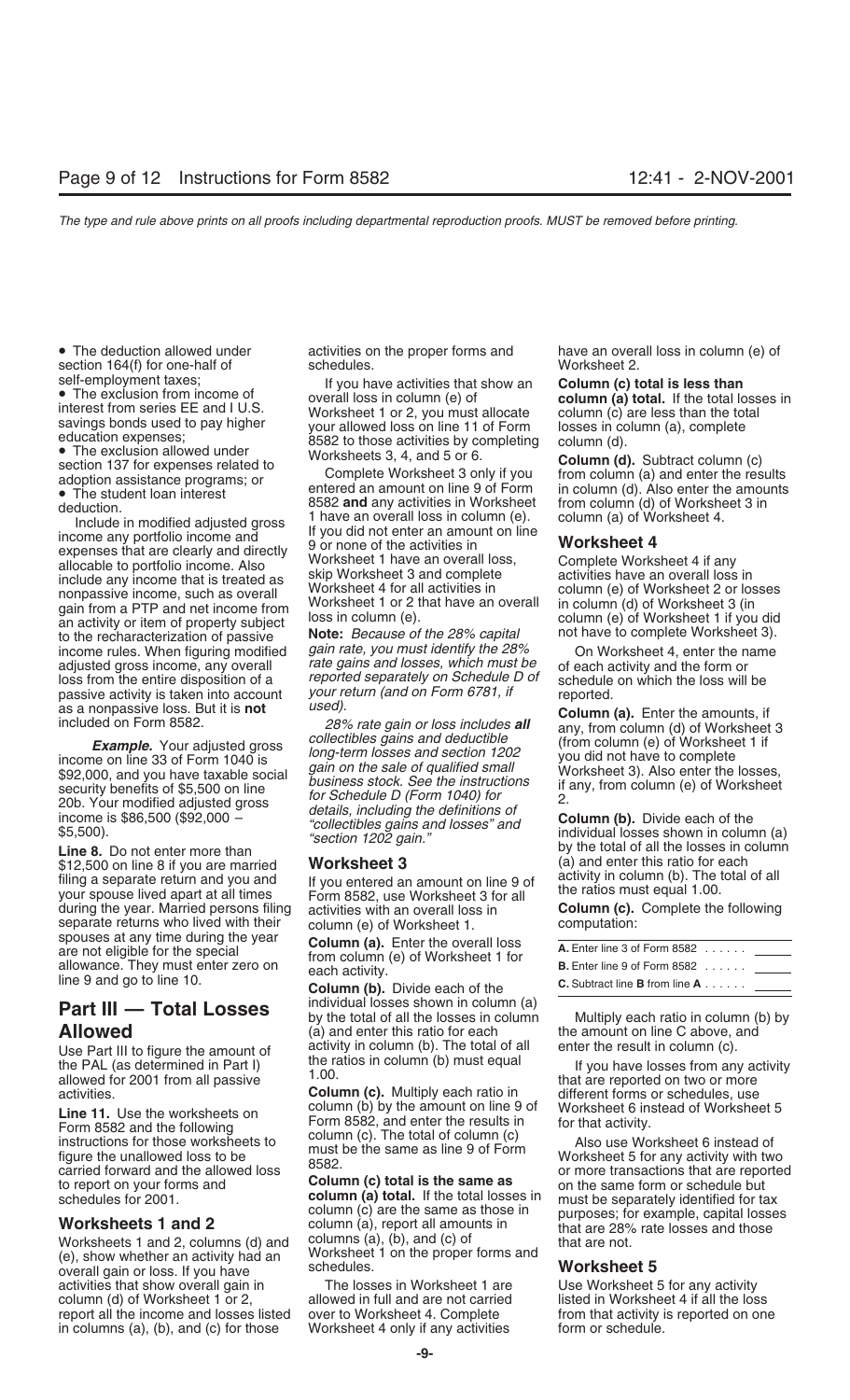**Column (a).** For each activity Worksheet 6.<br>
entered in Worksheet 5, enter the net **Line 1a, column (a).** Enter the net *Activity II*<br>
loss plus the prior year unallowed loss plus any prior year unallowed and the activity loss for the activity. Figure this loss from the activity that is reported amount by adding the losses in on the same form or, in the case of income of \$1,100 from Schedule E columns (b) and (c) of Worksheets 1 Schedule D columns (b) and (c) of Worksheets 1 and 2. same part. *Worksheet 2*

**Column (c).** Subtract column (b) column (a). 8582 shows an allowed loss of trom column (a). 8582 shows an allowed loss of from column (a). 8582 shows an allowed loss of from column (a). 8582 shows an allowed loss of from from column (a). These are your<br> **Example.** You enter a prior year **allowed losses for 2001.** Report the unallowed loss from Form 4797, Part *Worksheet 4*<br>
amounts in this column on the forms I, on line 1a. If the activity

different forms and schedules or<br>
different parts of the same form or<br>
schedule (for example, 28%-rate and<br>
non-28%-rate capital losses reported<br>
in this column (b) and enter the ratio<br>
(\$3,000) are separate entries in<br>
(\$

difference in tax liability if they were<br>reported on a different form or The amount in column (d) is the (\$3,130).<br>schedule or different parts of the **unallowed loss for 2001.** Keep a schedule or different parts of the<br>same form or schedule are kept<br>separate. Those forms, schedules,<br>and parts are:<br><br>Column (e). Subtract the amount in<br>(28% rate losses and non-28%-rate<br>(28% rate losses and non-28%-rate<br>(28

*entry in Schedule D, Part I or Part II,* forms or schedules. The forms and **•** Non-28%-rate loss: \$3,000 – *for each transaction reported. See the* schedules you use must show the *\$2,347.50 = \$652.50.*<br>*instructions for* 

6 for each activity for which you have had the following Schedule D (Form unallowed 28%-rate and losses reported on two or more 1040) transactions from two passive non-28%-rate losses to figure the different forms or schedules or activities in 2001.

**Example.** Use Worksheet 5 if different parts of the same form or *Activity I* all the loss from an activity is reported<br>
on Schedule E, even though part of<br>
the loss is a current year Schedule E<br>
loss and part of it is from a Schedule E<br>
loss and part of it is from a Schedule<br>
E prior year unallowed

amounts in this column on the forms<br>and schedules normally used.<br>
See the forms and schedules insted.<br>
See the forms and schedules issted enter the gain on line 16. plumn (a).<br>
See the forms and schedules listed enter the

Note: *You must make a separate* allowed loss for 2001 to enter on the \$217.50.<br> **Note:** *You must make a separate* **allowed loss for 2001** to enter on the \$217.50.<br> *entry in Schedule D, Part I or Part II,* forms or sched *instructions for Schedule D (Form* losses from this column and the The total loss allowed for Activity I<br>1040). income, if any, for that activity from (\$870) is entered in column (f), Part<br>Forms 4684 (Section B), 4797 col

1040) Transactions. The taxpayer

**Column (b).** For each activity the loss and a Schedule D 28% rate activity I has an overall loss of entered in Worksheet 5, enter the loss and a Schedule D non-28%-rate \$4,000 (current year long-term capital amount from c

allocates the allowed loss to the<br>different forms or schedules used to<br>report the losses.<br>Teport the losses is figured as follows. \$1,000/<br>report the losses.<br>Teport the losses is figured as follows. \$1,000/<br>Teport the loss

- 
- 

- 
- 

• Forms 4684 (Section B), 4797 column (a) of Worksheet 1 or 2. II, Schedule D (Form 1040), and the column (a) of Worksheet 1 or 2. II, Schedule D (Form 1040), and the column (a) of Worksheet 1 or 2. II, Schedule D (Form 10 arts I and II), and 4835. **Example of Schedule D (Form** 28% rate loss (\$217.50) is entered in<br>Use a separate copy of Worksheet 1040) Transactions. The taxpayer column (g). Keep a record of the PAL for these transactions next year.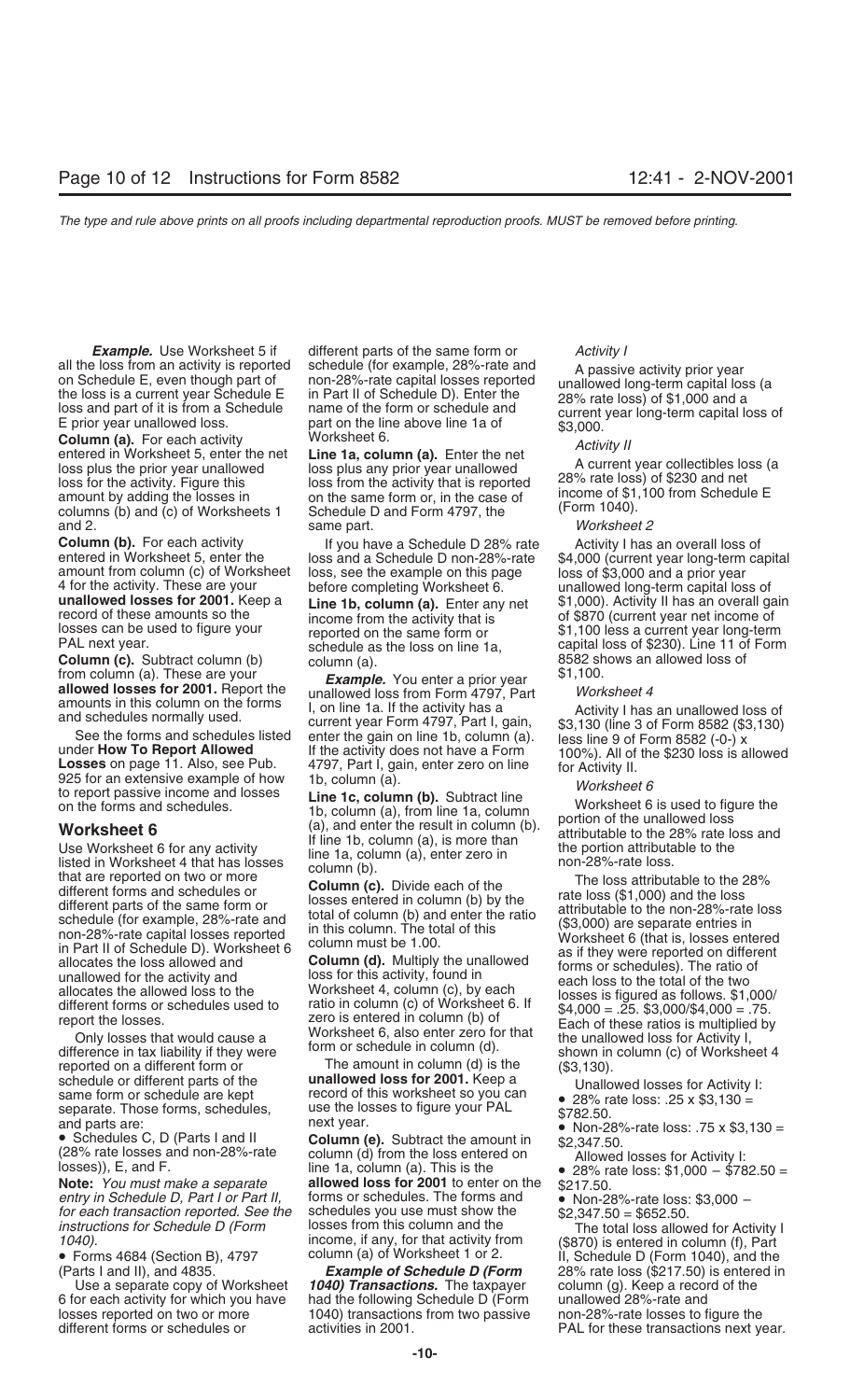under **How To Report Allowed** profit for the year of \$5,000 from a activity." Enter any allowed losses for **Losses** below. Also, see Pub. 925 for passive activity. The activity also has Schedule D or Form 4797 on the an extensive example of how to a Form 4797 gain of \$2,500 and a appropriate line, and to the left of the report passive income and losses on prior year unallowed Schedule C loss entry space, enter "PAL."<br>the forms and schedules. of \$6,000. The loss allowed for 2001 **Follogy Formation with** 

the losses in columns (b) and  $(c)$  of Worksheets 1 and 2 are allowed in instructions on this page if you also reported on the forms or schedules full. Report the income and losses in had passive gains and losses from normally used. To the left of each columns (a), (b), and (c) of the sale of assets or of an interest in entry space, enter "Entire disposition Worksheets 1 and 2 on the forms and a passive activity. Worksheets 1 and 2 on the forms and a passive activity.<br>
schedules normally used. **Schedule E. Part** 

**Line 11 is the same as the total of** allowed loss from the worksheet on **gain in the same as the top** allowed on the same that ince **20.** and 2c. In this case **during 23** of Schedule E. An activity that **lines 1b, 1c, 2b, and 2c.** In this case line 23 of Schedule E. An activity that activity were included on Form 8582 also, all the losses in columns (b) and has net profit for the year and prior so that the gains might off also, all the losses in columns (b) and has net profit for the year and prior so that the gains might offset other<br>(c) of Worksheets 1 and 2 are year unallowed losses will have net PALs. Report all the gains and loss (c) of Worksheets 1 and 2 are year unallowed losses will have net PALs. Report all the gains and losses allowed in full. Report the income and profit on line 22 and the allowed loss on the forms and schedules normally allowed in full. Report the income and profit on line 22 and the allowed loss on the forms and schedules norm<br>losses in columns (a), (b), and (c) of on line 23. The allowed loss on line used, and to the left of each entry losses in columns (a), (b), and (c) of con line 23. The allowed loss on line used, and to the left of each entry<br>Worksheets 1 and 2 on the forms and 23 will include the loss allowed to the space, enter "Entire disposition Worksheets 1 and 2 on the forms and 23 will include the loss allowed to schedules normally used.

Columns (a) and (c) of worksheet 3<br>
and line 25 will show total losses<br>
all the losses in columns (b) and (c)<br>
of Worksheet 1 are allowed in full.<br>
Report the income and losses in<br>
columns (a), (b), and (c) of<br>
Schedule E

See the forms and schedules listed *Example.* Schedule C shows net Identify the gain as "From passive the forms and schedules. The set of \$6,000. The loss allowed for 2001<br>
is \$6,000. You enter a net loss of<br> **How To Report Allowed** \$1,000 on line 31 of Schedule C (the disposition of your interest in a<br>
\$5,000 net profit f

**Schedule E, Part I.** Enter the **Entire disposition with an overall** allowed loss from the worksheet on **gain.** Gains and losses from this schedules normally used. extent of the net profit. Line 24 of passive activity."<br> **Columns (a) and (c) of Worksheet 3** Schedule E will show total net profit<br> **Publicly Traded** are the same amount In this case

someonion in eactive that the there is a baskive income in the lits substantial equivalent). Coses allowed in column (c) of an appropriate column of Schedule E. The ansible securities market Worksheet 5. The announts in Pa

If the net profit or loss line on your **Schedule D and Form 4797.** If you prospective buyers and sellers have form or schedule shows net profit for sold assets from a passive activity or the opportunity to buy, sell, or the year, reduce the net profit by the you sold an interest in your passive exchange interests in a timeframe allowed loss from Worksheet 5 or 6, activity, all gains from the activity and with the regularity and continuity and enter the result on the net profit must be entered on the appropriate that the existence of a market maker or loss line. line of Schedule D or Form 4797. would provide.

ECCCCC<br>Line 3 is income. If line 3 of Form the left of the entry space, you enter any, or losses were entered on Form<br>8582 shows net income or zero, all "PAL." 8582 or the worksheets. However, all <sup>8582</sup> or the worksheets. However, all "PAL."<br>See Schedule D and Form 4797 " the gains and losses must be